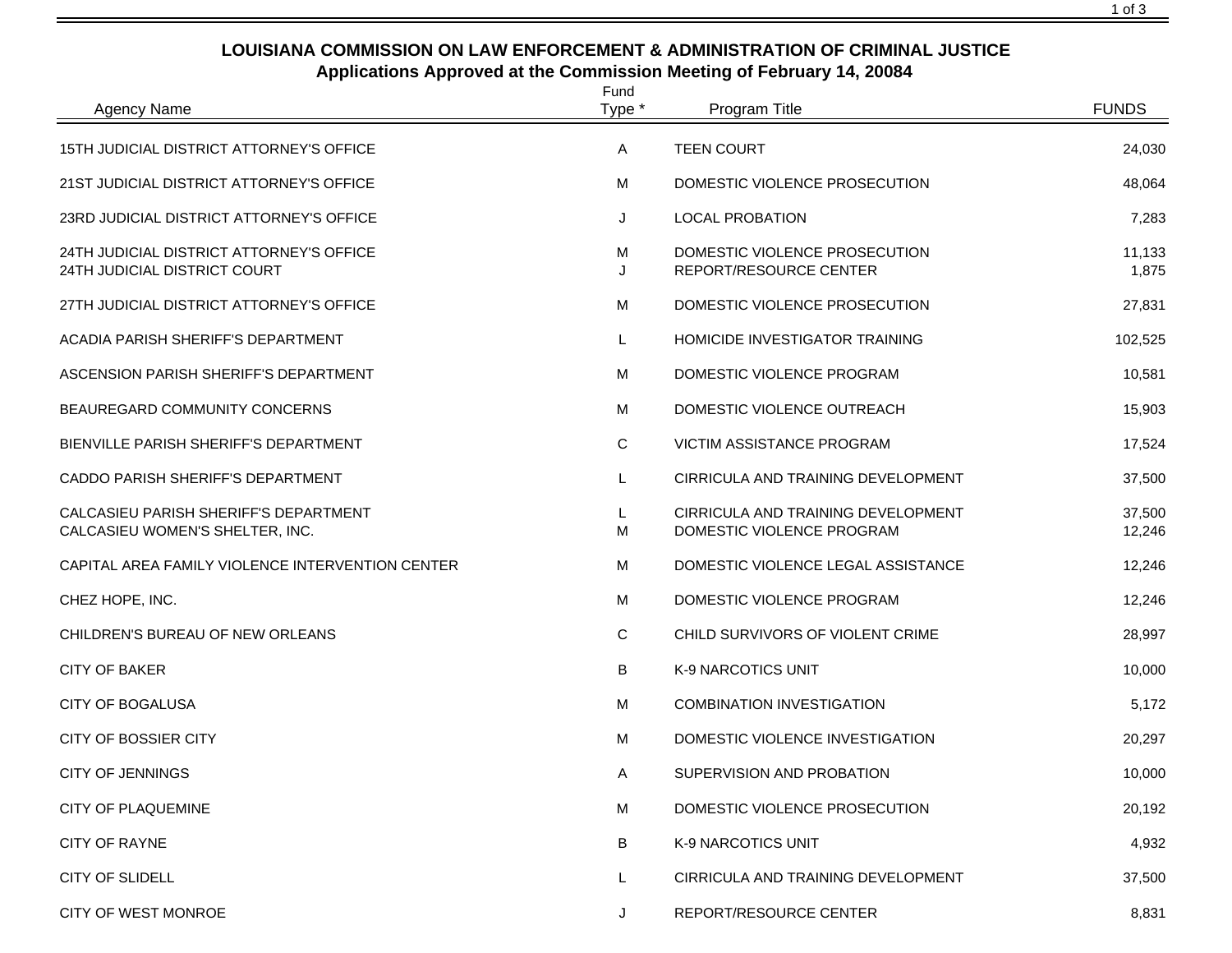## **LOUISIANA COMMISSION ON LAW ENFORCEMENT & ADMINISTRATION OF CRIMINAL JUSTICE Applications Approved at the Commission Meeting of February 14, 20084**

| <b>Agency Name</b>                                                                 | Fund<br>Type * | Program Title                                                      | <b>FUNDS</b>    |
|------------------------------------------------------------------------------------|----------------|--------------------------------------------------------------------|-----------------|
| DOMESTIC ABUSE RESISTANCE TEAM - LINCOLN                                           | C              | DOMESTIC VIOLENCE PROGRAM                                          | 66,694          |
| EAST FELICIANA PARISH SHERIFF'S DEPARTMENT                                         | M              | <b>COMBINATION INVESTIGATION</b>                                   | 14,818          |
| <b>FAMILY SERVICE OF GREATER NEW ORLEANS</b>                                       | С              | <b>VICTIM ASSISTANCE PROGRAM</b>                                   | 28,997          |
| <b>GRANT PARISH SHERIFF'S DEPARTMENT</b>                                           | В              | MULTI-JURISDICTIONAL TASK FORCE                                    | 20,000          |
| <b>IBERIA PARISH SHERIFF'S DEPARTMENT</b>                                          | Α              | LOCAL INFORMATION NETWORK                                          | 10,000          |
| JEFFERSON PARISH SHERIFF'S DEPARTMENT                                              | B              | MULTI-JURISDICTIONAL TASK FORCE                                    | 79,459          |
| LAFAYETTE PARISH SHERIFF'S DEPARTMENT                                              | В              | STREET SALES DISRUPTION                                            | 32,845          |
| LOUISIANA COMMISSION ON LAW ENFORCEMENT<br>LOUISIANA COMMISSION ON LAW ENFORCEMENT | J<br>J         | DATA COLLECTION/SYSTEMS IMPROVEMENT<br>JUVENILE OFFICERS' TRAINING | 27,232<br>6,000 |
| MADISON PARISH SHERIFF'S DEPARTMENT                                                | В              | <b>CRIMINAL PATROLS</b>                                            | 10,790          |
| METROPOLITAN CENTER FOR WOMEN AND CHILDREN, INC.                                   | С              | RAPE COUNSELING PROGRAM                                            | 30,658          |
| NEW BEGINNINGS SEXUAL ASSAULT CENTER                                               | М              | SEXUAL ASSAULT PROGRAM                                             | 5,232           |
| OUR HOUSE, INC.                                                                    | J              | PEER COUNSELING PROGRAM                                            | 13,533          |
| PLAQUEMINES PARISH SHERIFF'S DEPARTMENT                                            | C              | VICTIM ASSISTANCE PROGRAM                                          | 24,699          |
| POINTE COUPEE PARISH SHERIFF'S DEPARTMENT                                          | В              | CRIMINAL RECORDS IMPROVEMENT                                       | 4,296           |
| PORT ALLEN MARSHALL'S OFFICE                                                       | P              | ELECTRONIC EQUIPMENT                                               | 852             |
| PROJECT CELEBRATION, INC.-DBA PCI, INC.                                            | С              | VICTIM OUTREACH PROGRAM                                            | 15,027          |
| SOUTHEAST SPOUSE ABUSE PROGRAM                                                     | M              | DOMESTIC VIOLENCE PROGRAM                                          | 12,246          |
| SOUTHWEST DISTRICT LEPC, INC.                                                      | C              | <b>ADMINISTRATIVE FUNDS</b>                                        | 10,000          |
| ST. HELENA PARISH SHERIFF'S DEPARTMENT                                             | J              | HOME DETENTION PROGRAM                                             | 8,500           |
| ST. MARY PARISH SHERIFF'S DEPARTMENT                                               | L              | CIRRICULA AND TRAINING DEVELOPMENT                                 | 37,500          |
| TANGIPAHOA PARISH SHERIFF'S DEPARTMENT                                             | М              | LAW ENFORCEMENT POLICY DEVELOPMENT                                 | 6,368           |
| TOWN OF JEAN LAFITTE                                                               | C              | VICTIM ASSISTANCE PROGRAM                                          | 10,828          |
| WASHINGTON PARISH SHERIFF'S DEPARTMENT                                             | М              | <b>COMBINATION INVESTIGATION</b>                                   | 6,282           |